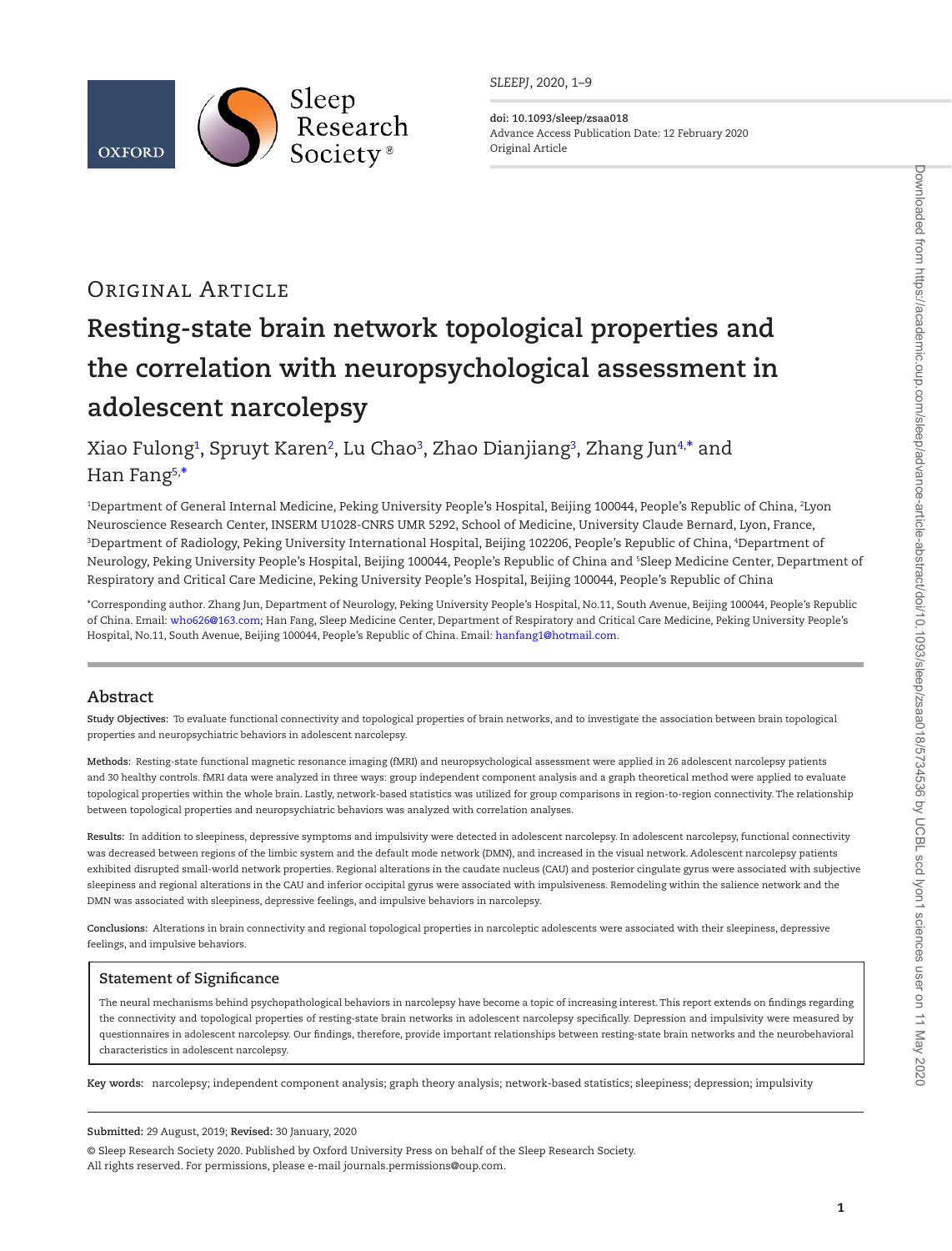## Introduction

Narcolepsy is a chronic neurological disease, which is characterized by excessive daytime sleepiness, cataplexy, sleep paralysis, hypnagogic/hypnopompic hallucination. Deficiency in endogenous hypocretin due to degeneration in the hypothalamus is thought to be the core pathophysiology of narcolepsy. Previous functional brain imaging studies in narcolepsy patients have found altered brain structures [1–8], blood oxygen level dependent (BOLD) signaling [9–12], and brain metabolism [13–15].

In drug-naïve narcolepsy patients, a widespread disrupted white matter integrity of frontal lobes related to depressive symptomatology [\[2\]](#page-7-0). Recently, white matter deficiencies, such as in the inferior fronto-occipital fasciculus tract, the anteriormedial temporal lobes, and the midbrain regions, were reported [[7](#page-7-1), [8\]](#page-7-2). These are known to be involved in key cognitive and affective functions. Moreover, narcolepsy patients showed widespread abnormal white matter beyond the acknowledged focal hypothalamic deficiencies [[5,](#page-7-3) [6\]](#page-7-4). As for the grey matter, reduced volume in the hippocampus and amygdala as well as cortical thinning in the prefrontal cortex, inferior parietal lobule and insula were reported [\[1,](#page-7-5) [3](#page-7-6)]. Furthermore, the hippocampal and amygdala atrophy was related to prolonged daytime sleepiness and decreased rapid eye movement (REM) sleep latency [[1](#page-7-5)]. Recently, an absolute loss of the total anterior hippocampus volume in narcolepsy with cataplexy patients was found [\[4\]](#page-7-7). In addition, a longer duration of the disease significantly decreased the anterior hippocampus volume [[4\]](#page-7-7). A large body neuropsychological evidence shows the involvement of the hippocampus in episodic memory and spatial functions. While the cortical thickness of the left supramarginal gyrus was associated with sleepiness, as assessed by the Epworth Sleepiness Scale (ESS) [\[3](#page-7-6)].

Other functional magnetic resonance imaging (fMRI) studies in narcolepsy patients demonstrated especially abnormal processing in the brain's emotional network. In two studies [[10](#page-7-8), [11\]](#page-7-9), they showed increased BOLD responses to humorous stimuli in the amygdala, nucleus accumbens, and the insula. Ponz et al. observed that narcolepsy patients had abnormal activation in the reward system, that is, neural responses to expectancy and experience of monetary gains and losses [[9\]](#page-7-10). While assessment of food-driven attention showed deficiencies in executive control being associated with the dorsal medial prefrontal cortex and ventral medial prefrontal cortex responses. The authors speculate that the overeating in narcolepsy patients could be attributed to abnormal food-related motivational brain responses [[12](#page-7-11)].

Reduced cerebral perfusion and metabolism were found in subcortical structures, such as the hypothalamus and thalamus [[13](#page-7-12), [15](#page-7-13)]. Huang et al. demonstrated in young narcoleptic patients that hypo-metabolism in the mid-frontal lobe and angular gyrus is associated with sleepiness and neurocognitive performance [[14](#page-7-14)]. These previous studies demonstrate brain alterations in narcolepsy being associated with sleepiness, mood, and neurocognition in both adults and youth.

Little is known about resting-state functional brain imaging in adolescent narcolepsy. Our previous study showed decreased fractional low-frequency fluctuations values in medial superior frontal gyrus, inferior parietal lobule, and supramarginal gyrus in both adult and juvenile narcolepsy patients compared with controls [[16\]](#page-7-15). We also found in adult narcolepsy patients decreased functional connectivity within the executive and salience networks [\[17\]](#page-7-16). Several neuropsychiatric behaviors have

been observed in narcolepsy, and the neural mechanism behind them has become a topic of growing interest [[18\]](#page-7-17). Studies have shown that the role of hypocretin is not restricted to arousal reinforcing or feeding behavior [19–21], but also modulates stress reactions through stimulation of the hypothalamus–pituitary– adrenal axis [\[22](#page-7-18)] and motivated behavior [[23](#page-7-19)]. For adolescent narcolepsy with reported psychiatric symptoms, research on their brain activity may reveal novel insights about the changing phenotype across this age range. The goal of this present study was first to find in adolescents characteristic changes in resting-state brain functional connectivity using independent component analysis (ICA) and graph theory analysis methods [\[24](#page-7-20)]. Second, we would relate these brain alterations to their neuropsychiatric behaviors. We hypothesize that alterations in resting-state brain functional connectivity strongly associates with their neurobehavioral profile.

# Materials and Methods

#### **Participants**

A total of 26 drug-naïve adolescent narcolepsy patients with cataplexy were recruited according to the International Classification of Sleep Disorders-3 [\[25\]](#page-8-0) from the Sleep Medicine Center in Peking University People's Hospital. Another 30 healthy controls (group-matched on age and gender) [\[13,](#page-7-12) [15](#page-7-13)] were recruited from community by advertisement. This study was approved by the Ethical Committee of the Peking University People's Hospital.

#### **Questionnaires**

#### *Epworth Sleepiness Score*

The modified version of the ESS was used to measure daytime sleepiness in both narcolepsy patients and healthy adolescents [\[26](#page-8-1)]. ESS is a measure of a person's general level of daytime sleepiness (scores range from 0 to 24), with an ESS score >8 suggesting excessive sleepiness in adolescents [[27\]](#page-8-2). The ESS was modified slightly in this study to be more applicable in adolescents: the description regarding "taking alcohol after lunch" was deleted in item No. 7 and the subject was considered to be "a passenger in the car" instead of "a driver" in item No. 8.

#### *Center for Epidemiologic Studies Depression Scale for Children*

Under the supervision of trained individuals with a degree in psychology, both narcolepsy subjects and healthy controls completed the Center for Epidemiologic Studies Depression Scale for Children (CES-DC) [[28](#page-8-3)]. CES-DC is a 20-item self-report measure for the assessment of emotional, cognitive, and behavior-related symptoms of depression. All items are evaluated with 4-point response options (0 = "not at all,"  $1 =$  "a little,"  $2 =$  "some,"  $3 =$  "a lot"). Total possible scores range from 0 to 60, with higher CES-DC scores indicating increasing levels of depressive symptoms. The Chinese version of CES-DC has been found to have good reliability and construct validity among various Chinese populations [\[29](#page-8-4)].

#### *Barratt Impulsivity Scale*

The Barratt Impulsivity Scale (BIS) [\[30\]](#page-8-5) was used to assess impulsiveness. The BIS consists of 30 items, scored on a 5-point scale. Total scores range between 30 and 150, with higher values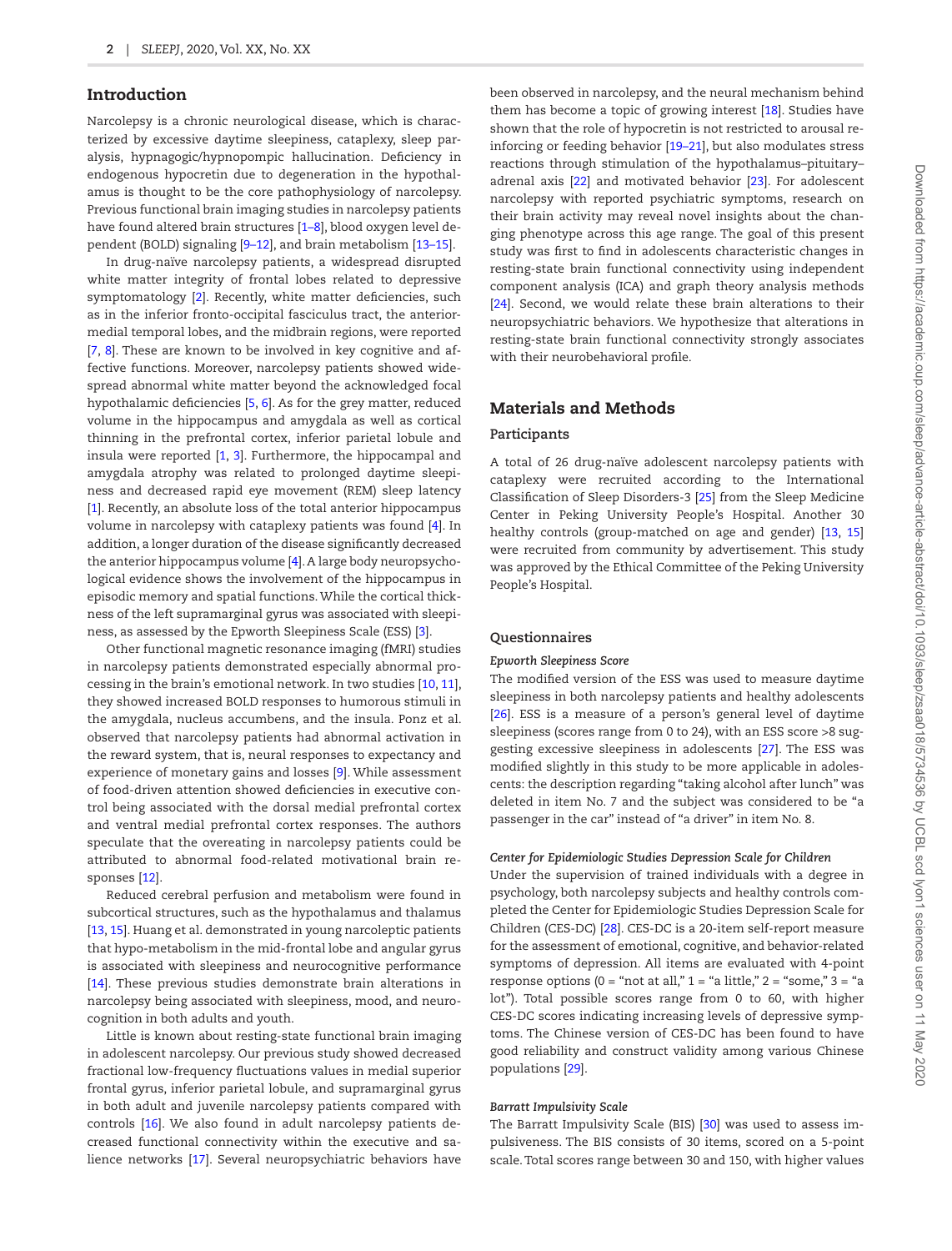Fulong et al. | **3**

indicative of higher levels of impulsivity. In addition to yielding a total score, the structure of the BIS allows for the assessment of three subscales: "attentional impulsivity" indicating a lack of attention and an inability to tolerate cognitive complexity; "motor impulsivity" indicating the behavior of engaging in a spur of the moment and lack of perseverance in activities; and "non-planning impulsivity" indicating a lack of self-control and an inability to consider future consequences. The Chinese version of BIS has been demonstrated good test–retest reliability for both the total score and for the three subscale scores [[31\]](#page-8-6).

#### **Imaging data acquisition**

fMRI data were obtained on a 3T scanner (Siemens, Skyra, Germany) using an 8-channel brain phased-array coil. Resting BOLD magnetic resonance imaging (MRI) scans were obtained with gradient-echo planar imaging (repetition time = 2,030ms, echo time =  $30\text{ms}$ , slice =  $33$ , flip angle =  $90^\circ$ , field of  $view = 224mm*224mm$ , matrix = 64\*64, voxel size = 3.5\*3.5\*3.5), followed by a high-resolution T1-weighted structural imaging with the following parameters: repetition time = 1,900ms, echo time =2.55ms, flip angle =9°, field of view = 240  $mm*240$  mm, thickness = 1mm, voxel size =  $1*1*1$ . All participants were asked to resist sleeping to remain fully awake [\[32,](#page-8-7) [33\]](#page-8-8), not to move and keep eyes open, supervised by both a physician and a technician via video during the whole MRI scan.

#### **Imaging data processing**

#### *Preprocessing of functional imaging data*

Functional MRI data preprocessing was performed using the Data Processing & Analysis for Resting-State Brain Imaging V2.1 (DPABI V2.1 [\[34\]](#page-8-9)), which works with Statistical Parametric Mapping (SPM8) implemented in the MATLAB R2013b (The Math Works, Inc., Natick, MA) platform. A total of 240 functional volumes were acquired in the resting BOLD fMRI scans for each subject. The first five functional volumes were discarded, then the remaining fMRI data were corrected for slice timing and realigned for head motion correction. Anatomical and functional images were first manually reoriented to the anterior commissure, and structural images were co-registered to the functional images for each subject using a linear transformation. Then the co-registered functional images were normalized to the standard Montreal Neurological Institute space template with a resampling voxel size of 3 mm × 3 mm × 3 mm. The normalized functional images were smoothed using a Gaussian filter 4 mm full width at half maxima. All smoothed images were filtered using typical temporal bandpass (0.01–0.1 Hz) to reduce lowfrequency drift, physiological high-frequency respiratory and cardiac noise. Linear trends were removed within each time series of every voxel. Then the covariates were regressed out from the time series of every voxel, including the white matter signal, cerebrospinal fluid signal, 24 head motion parameters [[35](#page-8-10)], and the global signal.

#### *Independent component analysis*

The human brain is composed of a vast network of neurons, which generate both high and low frequency fluctuations. ICA facilitates the effective extraction of distinct resting-state fMRI networks by employing mathematical algorithms to decompose

the signal from whole brain voxels to spatially and temporally independent components [[24](#page-7-20)]. To overcome the drawbacks of single subject ICA, group ICA using the dual regression approach was initiated [[36\]](#page-8-11). In this study, group ICA was performed by Group ICA of fMRI Toolbox (GIFT) [[37\]](#page-8-12). The numbers of components were automatically estimated by minimum description length criteria for all subjects, modified to consider the account spatial correlation [[38\]](#page-8-13). Each component was different from the others due to the algorithm in ICA. Visual examination and spatial correlation values (correlation value > 0.4) between each component and the resting-state fMRI network templates from GIFT [[37](#page-8-12)] were applied to determine which components belong to which kinds of resting-state fMRI network.

#### *Graph theory analysis*

Graph theory analysis is applied to establish mathematical models of complex network functions within human brain [\[36\]](#page-8-11). These networks have connections between various regions in the brain and its combined dynamics constitute a larger single network. Graph theory measures the topological properties of a special brain region or the whole brain network related to a particular function. In the graph theory analysis of this study, the whole brain was divided into 90 regions according to Automated Anatomical Labeling [[39\]](#page-8-14), and the mean time series for every region were extracted. Pearson's correlation coefficients for each pair of regions were calculated using the mean time series among each region, and Fisher's Z transformation was performed to turn the data into a normal distribution matrix. Then, a positive binary undirected connection functional brain network was constructed across a range of selected threshold value (called sparsity). Sparsity is defined as the existing number of edges in a graph divided by the maximum possible number of edges. The sparsity of the functional brain network was set ranging from 0.05 to 0.5 (with 0.05 as a step size) [[40\]](#page-8-15). We calculated the following graph theory metrics in the binary brain network as followings: (1) small-world network parameters: the normalized clustering coefficient, the normalized characteristic path length, and small-worldness; (2) nodal topological properties: degree centrality (DC) and nodal efficiency (NE).

The resting-state brain network has been reported to be one of the small-world networks which lie somewhere between a random and a regular network, with high efficiency in both global and local scales [\[41](#page-8-16)]. The clustering coefficient of a network is a metric characterizing the segregation of network, and the path length of a network is the measurement of network information integration. The small-worldness is the ratio between normalized clustering coefficient and normalized characteristic path length, which is special for the small-world network. Nodal DC is defined as the number of edges linked to the node, and NE is defined as average efficiency between the index node and all other nodes in the network.

#### **Statistical analysis**

#### *Descriptive analysis*

Non-paired two-sample *t*-test or chi-square tests were used to detect group differences between narcolepsy and healthy controls in age, gender, body mass index (BMI), and questionnaire scores using SPSS 23 (Inc., Chicago, IL, USA). The level of significance was set at *p* < 0.05.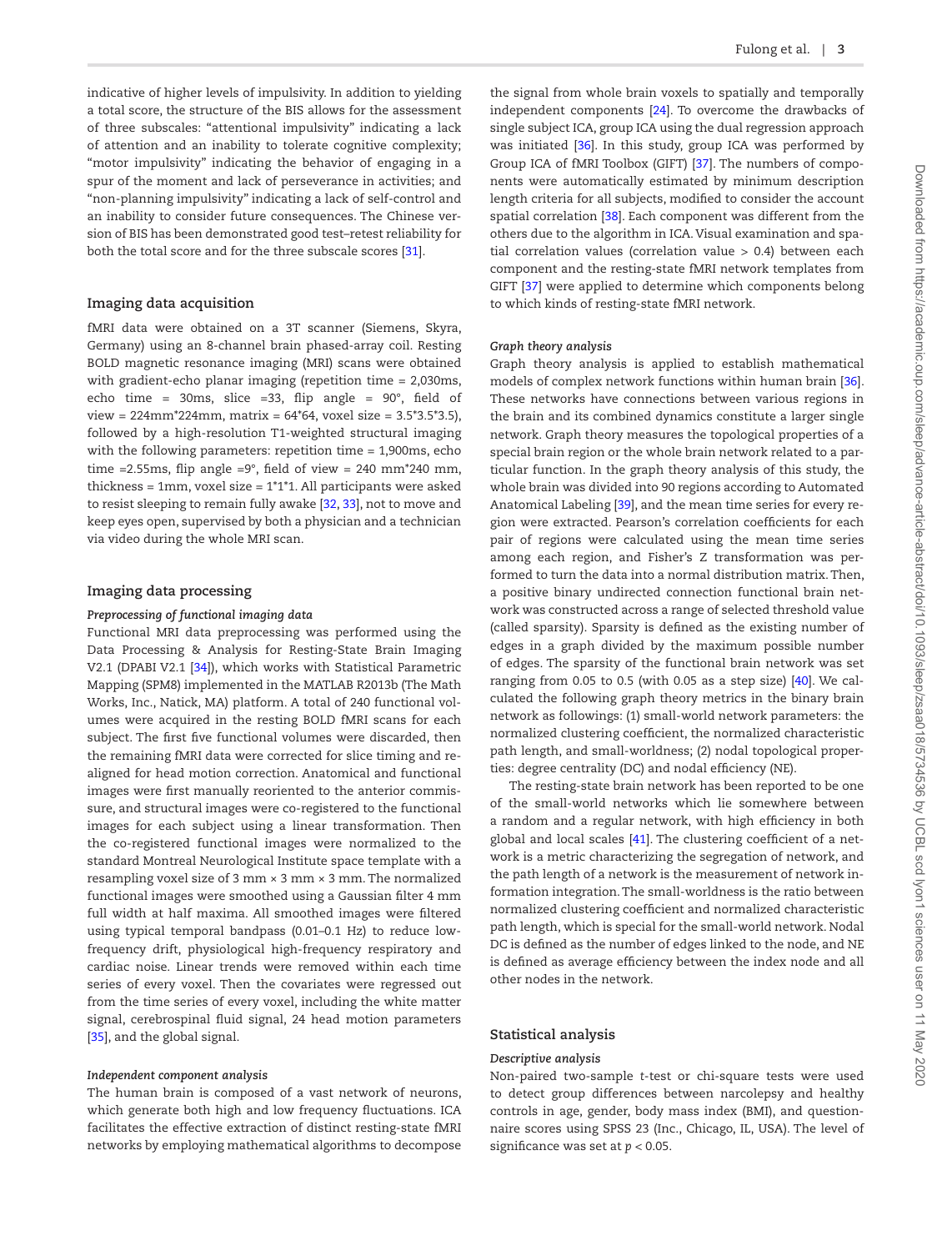*ICA:* For group comparisons between narcolepsy and controls, a non-paired two-sample *t*-test was utilized to detect the group differences in connectivity within each component (resting-state fMRI network). A false discovery rate (FDR, *p* < 0.01) correction, for multiple comparisons using MATLAB, was applied.

*Graph theory analysis:* For group comparisons between narcolepsy and controls in small-world network parameters and nodal topological properties, a non-paired two-sample *t*-test was utilized with Bonferroni correction of *p* < 0.05 using MATLAB.

*Principal component analysis (PCA):* PCA was applied to reduce the dimensionality of a set of nodal topographical properties. We will focus on regions replicating significant group differences across both DC and NE. Values of DC and NE in these regions will be served as factors and factors with eigenvalue exceeding 1 will be retained, then a varimax rotation will be carried out to ensure that each component has minimal associations with the other components.

*Network-based statistics:* For group comparisons between narcolepsy and controls in region-to-region connectivity of the normal distribution matrix from graph theory analysis, we utilized network-based statistics (NBS), which deals with multiple comparisons by detecting clusters of connections that significantly differ across groups instead of testing individual connections. A family-wise error corrected *p*-value (*p* < 0.05) was computed for the size of the graph component using 5,000 permutation tests in network-based statistics.

*Brain-behavior correlation analysis:* We will correlate the behavioral variables such as ESS, CES-DC scores, BIS scores with (1) the nodal topological properties from PCA results and (2) the regionto-region connectivity from NBS results, using Pearson correlations. The level of significance was set at *p* < 0.05.

# Results

#### **Descriptive analyses**

As shown in Table 1, there were significant group differences regarding BMI and all questionnaire scores. Narcolepsy adolescents reported more sleepiness, depressive mood and impulsiveness.

# **ICA**

Each component was independently selected according to the templates presented by GIFT. A total 50 components were obtained, 10 of which were resting-state fMRI network: 2 components are from the default mode network (DMN), 3 components are from the visual network, 3 components are from the sensorimotor network, 1 component is from the auditory network, and 1 component is from the attention network [\(Figure S1\)](http://academic.oup.com/sleep/article-lookup/doi/10.1093/sleep/zsaa018#supplementary-data). Decreased functional connectivity between left subcallosal gyrus and one component of DMN, and increased functional connectivity in bilateral calcarine fissure within one component of the visual network could be found in narcolepsy compared with healthy

controls ([Figure S2, Table S1,](http://academic.oup.com/sleep/article-lookup/doi/10.1093/sleep/zsaa018#supplementary-data) FDR correction, *p* < 0.01). There were no significant group differences in the other components.

# **Graph theory analysis**

Compared with healthy controls, the clustering coefficient and small-worldness in narcolepsy were significantly decreased (Bonferroni correction, *p* < 0.05). Total 10 brain regions showed significant group differences across both DC and NE in nodal topographical properties, including increased nodal topological properties in bilateral anterior cingulate gyrus (ACG), bilateral caudate nucleus (CAU), right insula and decreased nodal properties in bilateral posterior cingulate gyrus (PCG), bilateral precuneus lobe (PCUN), and right inferior occipital gyrus (IOG) in narcolepsy ([Table 2,](#page-3-1) Bonferroni correction, *p* < 0.05). The values of DC and NE in the 10 regions were derived and prepared for PCA.

# **PCA**

Our primary approach to conduct PCA was to determine the number of components, which encompass DC and NE in the 10 regions. A total of five components were extracted [\(Table S2](http://academic.oup.com/sleep/article-lookup/doi/10.1093/sleep/zsaa018#supplementary-data)) and accounted for 87.7% of the total variance. Component one was composed of DC and NE in bilateral PCG. Component two included DC and NE in bilateral CAU. Component three represented DC and NE in bilateral ACG and right insular lobe. DC and

<span id="page-3-0"></span>**Table 1.** Demography for narcolepsy patients and healthy controls

|                       | Narcolepsy      | Healthy controls | P-value                |
|-----------------------|-----------------|------------------|------------------------|
| Gender(female/male)   | 5/21            | 6/24             | 0.942                  |
| Age (years)           | $13.9 \pm 2.7$  | $13.3 \pm 2.3$   | 0.324                  |
| <b>BMI</b>            | $25.7 \pm 4.8$  | $18.9 \pm 3.7$   | $< 0.001$ <sup>*</sup> |
| ESS                   | $15 + 3.4$      | $5.5 \pm 1.3$    | $< 0.001*$             |
| CES-DC score          | $18.1 \pm 8.5$  | $10.9 + 5.7$     | $0.025*$               |
| Motor BIS score       | $37.8 \pm 17.1$ | $23.4 \pm 8.8$   | $0.001*$               |
| Attentional BIS score | $48.6 \pm 14.9$ | $29.8 \pm 10$    | $0.022*$               |
| Non-planned BIS score | $58.6 \pm 18$   | $35.6 \pm 9.7$   | $< 0.001*$             |
| Total BIS score       | $48.7 \pm 13.9$ | $29.6 \pm 7.4$   | $0.001*$               |
|                       |                 |                  |                        |

A total of 25 narcolepsy subjects completed BIS-11 questionnaire and 22 narcolepsy subjects completed CES-DC questionnaire. All the healthy controls completed the total neuropsychological assessments.

BMI, Body Mass Index. ESS, Epworth Sleepiness Scale. CES-DC, Center for Epidemiologic Studies Depression Scale for Children. BIS, Barratt Impulsivity Scale.

<span id="page-3-1"></span>**Table 2.** Brain regions showed significant group differences across both DC and NE between healthy controls and narcolepsy

|                                       | Brain region |
|---------------------------------------|--------------|
| Narcolepsy > controls                 | Left ACG     |
|                                       | Right ACG    |
|                                       | Left CAU     |
|                                       | Right CAU    |
|                                       | Right insula |
| $\text{Controls} > \text{narcolepsy}$ | Left PCG     |
|                                       | Right PCG    |
|                                       | Left PCUN    |
|                                       | Right PCUN   |
|                                       | Right IOG    |
|                                       |              |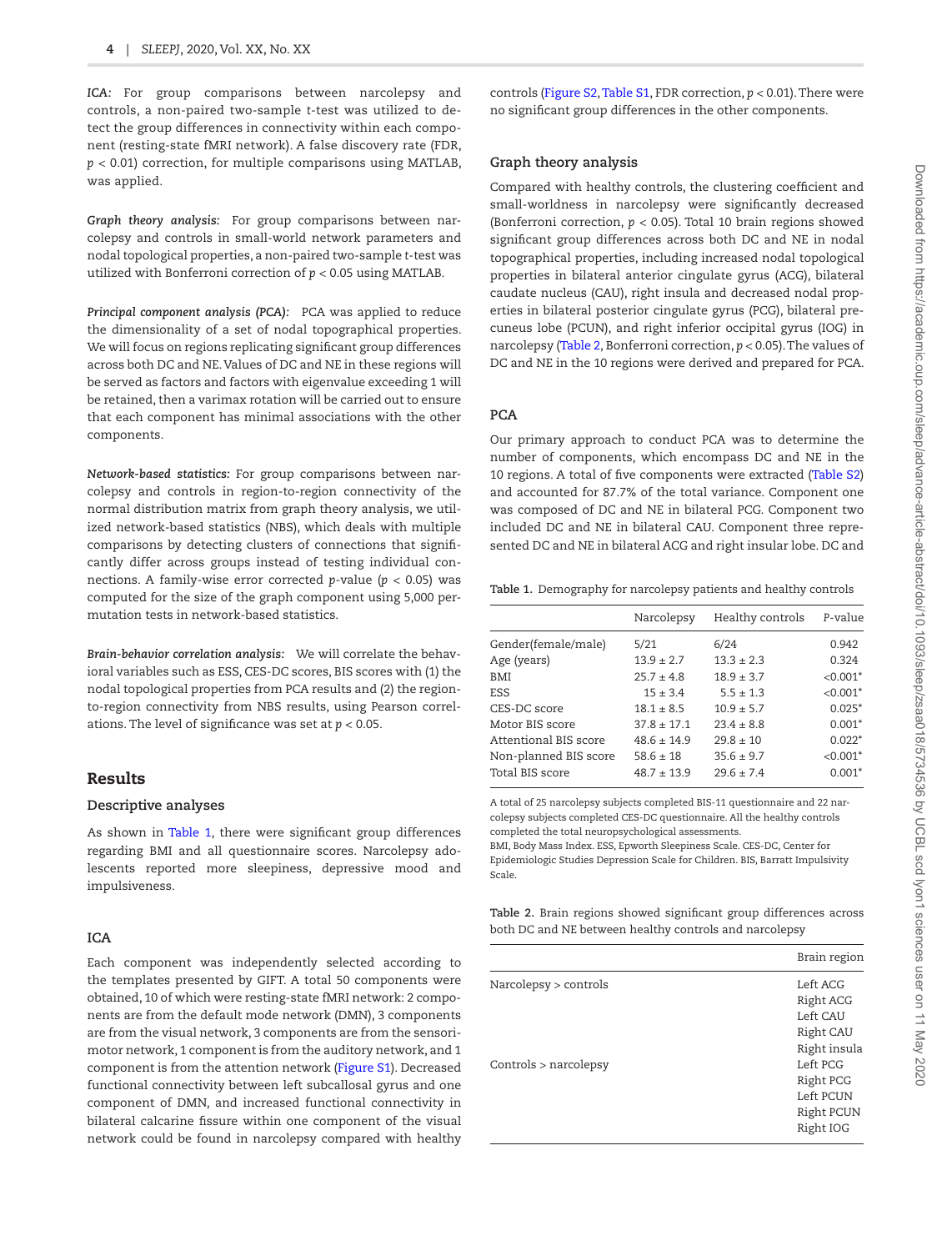NE in bilateral PCUN were extracted separately as component four. DC and NE in right IOG were extracted separately as component five.

#### **NBS**

NBS identified a network cluster of significantly increased or decreased region-to-region connectivity in narcolepsy compared with controls (Figure 1, [A](#page-4-0)). The network cluster of decreased connectivity in narcolepsy patients consisted of superior frontal gyrus, putamen, insula, hippocampus, superior and middle temporal gyrus, primary sensory cortex (postcentral gyrus), supplementary motor cortex, parietal lobe (supra-marginal gyrus, angular gyrus, and PCUN), and occipital lobe (calcarine fissure, lingual gyrus, and IOG, [Figure 1](#page-4-0), [C\)](#page-4-0). NBS additionally identified a cluster of increased connectivity in narcolepsy patients consisting of middle and inferior frontal gyrus, CAU, primary motor cortex (precentral gyrus), supplementary motor cortex, hippocampus and parahippocampal gyrus, superior and middle temporal gyrus, parietal lobe (supra-marginal gyrus, angular gyrus and PCUN), and IOG ([Figure 1,](#page-4-0) [B](#page-4-0)).

#### **Brain-behavior correlation analysis**

ESS negatively correlated with nodal topological properties in bilateral PCG (component one from PCA results,  $r = -0.31$ , *p* = 0.021, [Figure 2](#page-5-0), [A\)](#page-5-0). ESS positively correlated with nodal topological properties in bilateral CAU (component two from PCA results,  $r = 0.33$ ,  $p = 0.013$ , [Figure 2](#page-5-0), [B\)](#page-5-0). Attentional BIS score positively correlated with nodal topological properties in bilateral CAU (*r* = 0.29, *p* = 0.032, [Figure 2](#page-5-0), [C\)](#page-5-0). Attentional BIS score negatively correlated with nodal topological properties in right IOG (component five from PCA results, *r* = −0.3, *p* = 0.027, [Figure 2](#page-5-0), [D\)](#page-5-0). These correlations remained significant after controlling for the effect of age, gender, and BMI.

Average decreased/increased connectivity values weights in the network cluster identified with NBS associated with ESS, CES-DC score, and total BIS score, respectively [\(Figure 3\)](#page-6-0). These



<span id="page-4-0"></span>**Figure 1.** Network-based statistics results about group differences in region-to-region connectivity. (A) T value matrix of group differences in region-to-region connectivity after network-based statistics (family-wise error correction after 5,000 permutation tests, *p* < 0.05). Different font colors mean different brain areas: red means the prefrontal lobe; blue means frontal lobe; orange means temporal lobe; green means occipital lobe; yellow means parietal lobe; and brown means subcortical structure (basal ganglia and insula). As for the T value matrix, the absolute T value greater than 4.86 is considered significantly after network-based statistics. The positive T value (red in the matrix) means decreased connectivity in narcolepsy compared with controls, and the negative T value (blue in the matrix) means increased connectivity in narcolepsy compared with controls. The cluster of increased functional connectivity in narcolepsy compared with healthy controls was shown in (B) and a cluster of decreased functional connectivity in narcolepsy compared with healthy controls was shown in (C).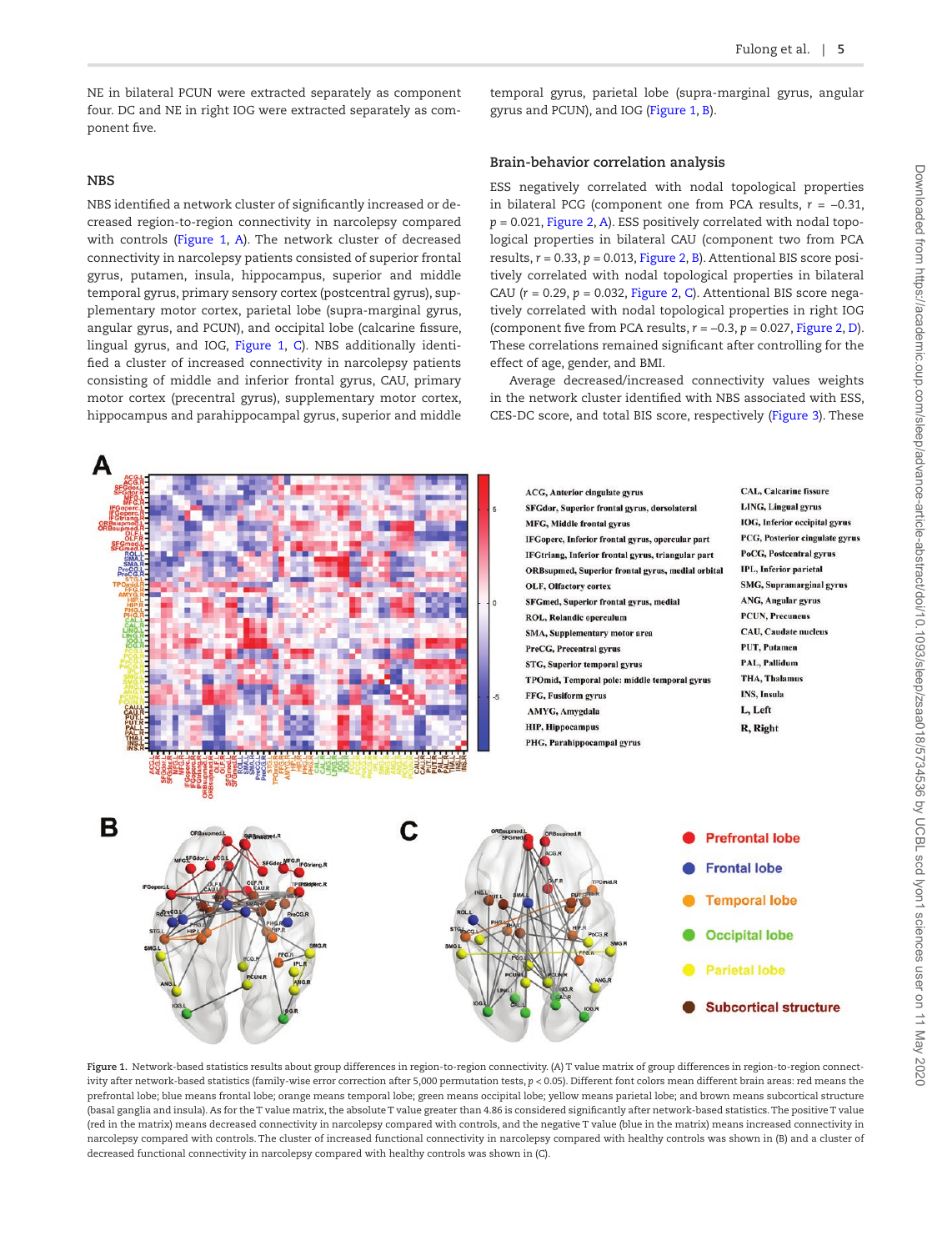

<span id="page-5-0"></span>**Figure 2.** Correlation analysis between questionnaires scores and nodal brain network properties from PCA results. ESS, Epworth Sleepiness Scale. CES-DC, Center for Epidemiologic Studies Depression Scale for Children. BIS, Barratt Impulsivity Scale. CAU, caudate nucleus. PCG, posterior cingulate gyrus. IOG, inferior occipital gyrus.

correlations remained significant after controlling for the effect of age, gender, and BMI.

# Discussion

In the current study, using ICA, we found in narcolepsy patients decreased functional connectivity between the left subcallosal gyrus and DMN, and increased functional connectivity in the visual network. Using graph theory analysis, narcolepsy patients exhibited decreased normalized clustering coefficient and small-worldness in small-world network parameters. The nodal topological properties revealed group differences in bilateral ACG, PCG, PCUN, CAU, and right IOG, insula. Using NBS, we identified a network cluster of increased or decreased connectivity in narcolepsy compared with healthy controls.

Our adolescents with narcolepsy presented in addition to sleepiness, depressive symptoms, and impulsiveness. Adolescents with narcolepsy are at higher risk for psychosocial disorders, such as behavioral problems, emotional problems with depression, and social difficulties [42–44]. Firstly, psychological disorders have been associated with reduced nighttime REM sleep latency, increased REM sleep pressure, nocturnal sleep fragmentation, and hallucinations in narcolepsy [\[23\]](#page-7-19). Secondly, mood disturbances and psychologic alterations could be triggered by hypocretin deficiency [\[22,](#page-7-18) [45\]](#page-8-17). Prior studies indeed showed that lower hypocretin levels correlated with the severity of depressive symptoms and the prevalence of attempted suicide [[22,](#page-7-18) [46\]](#page-8-18). Perhaps decreased hypocretin level reduces signaling in reward and motivation pathways potentially contributing to depression, as perturbed activation in the reward system was found [[9\]](#page-7-10). Sleepiness may increase risk-taking behavior in narcolepsy with cataplexy, and there was furthermore a trend toward higher scores of impulsiveness in narcolepsy without cataplexy compared with healthy controls after sleep deprivation [\[47\]](#page-8-19). Therefore, it is proposed that hypocretin deficiency alone would not explain the impulsiveness found in narcolepsy and that the contribution from the degree of sleepiness should be considered.

Using ICA, our adolescents showed significantly decreased functional connectivity between left subcallosal gyrus and DMN. Previously, the subcallosal gyrus (or subcallosal cingulate cortex) has consistently emerged as a core and well-connected component of the limbic system, which modulates emotional behavior [\[48](#page-8-20)]. The limbic system is furthermore connected with different nodal points in regard to sleep organization and arousal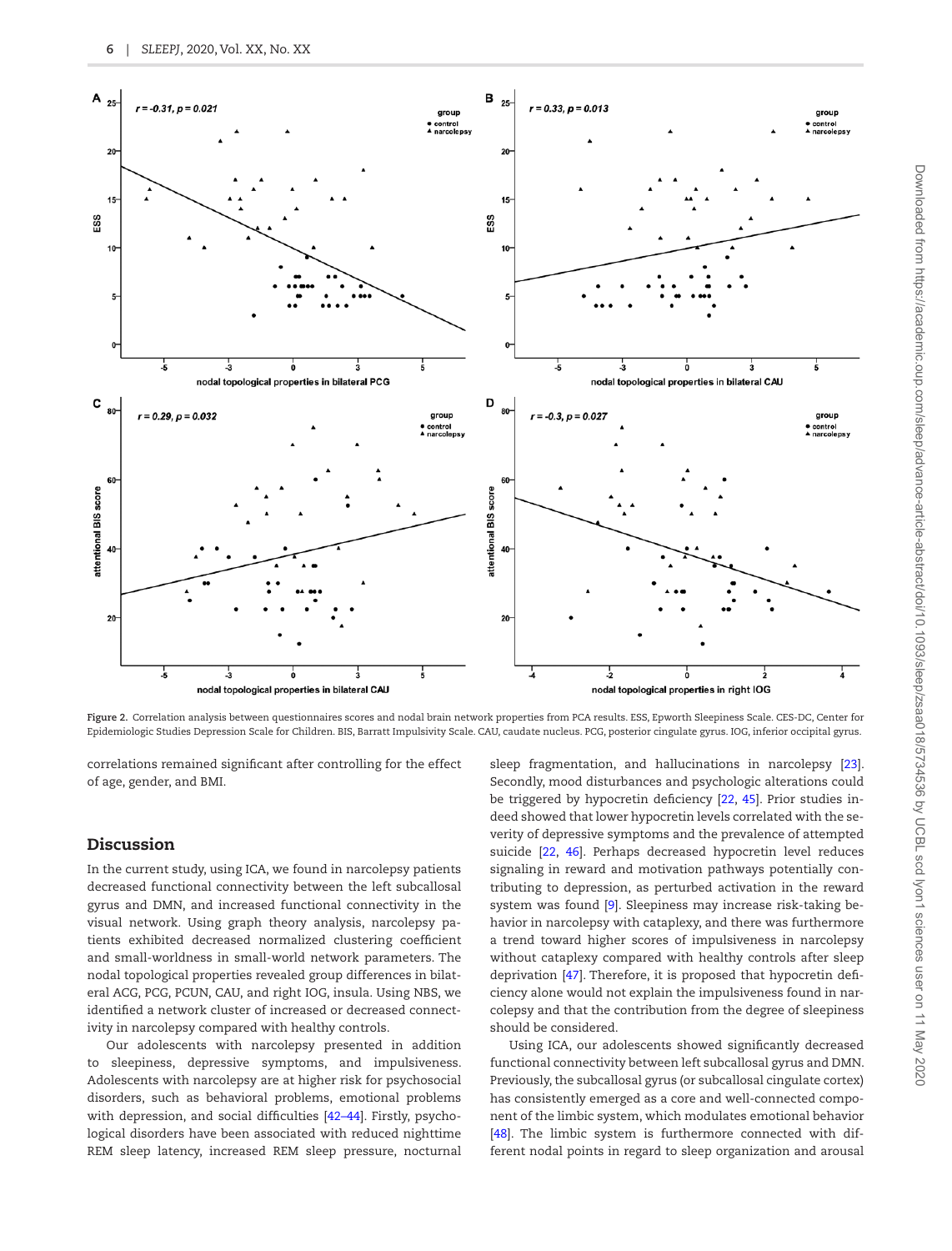

<span id="page-6-0"></span>**Figure 3.** Correlation analysis between questionnaires scores and average increased/decreased region-to-region connectivity in narcolepsy. ESS, Epworth Sleepiness Scale. CES-DC, Center for Epidemiologic Studies Depression Scale for Children. BIS, Barratt Impulsivity Scale.

mechanisms [[49](#page-8-21)]. Hence, the decreased connectivity between subcallosal gyrus and DMN found, may suggest impaired emotion and sleep-arousal regulation considering the limbic-DMN interaction. Alternatively, three previous neuroimaging studies in narcolepsy have reported hyper-metabolism in visual cortex [[14](#page-7-14), [32](#page-8-7), [33\]](#page-8-8), which were considered to be associated with the subjective effort to resist falling asleep during the scanning process. Our findings of increased functional connectivity in the visual network may, therefore, demonstrate the availability of this system to be recruited for staying awake.

We compared the small-world network parameters of narcolepsy subjects using data-driven graph-theoretical analysis. The adolescent narcolepsy subjects exhibited reduced clustering coefficient and small-worldness in small-world network parameters compared with healthy controls. More specifically, decreased small-worldness may reflect the imbalance of separation and integration in brain network function, indicating the impaired information processing in narcolepsy. Given that the clustering coefficient is a measure for functional differentiation in a network, it may represent the capacity for information distribution. The decreased clustering coefficient found in our sample may demonstrate the reduction in information segregation in the whole brain, with a corresponding impaired local information integration. The combination of decreased clustering coefficient and small-worldness indicates a disruption in the normal small-world network balance and suggests a tendency to the random network configuration of the brain network in narcolepsy. In our previous study, there was no significant difference in the small-world parameters between adult narcolepsy patients and healthy controls [\[17](#page-7-16)]. This may suggest a dramatic change in brain network information processing from adolescence to adulthood in narcolepsy.

The nodal topological properties analyses indicated a reduced number of connections and decreased communication

efficiency in bilateral PCG, bilateral PCUN, and right IOG with other brain regions in narcolepsy. Whereas increased nodal topological properties can be found in bilateral ACG, bilateral CAU, and right insula in narcolepsy. Noteworthy, both the PCG and PCUN are the core nodes in DMN, which showed disruption in narcolepsy as discussed above. Also decreased nodal degree and efficiency in PCG have been detected in adult narcolepsy subjects [\[17\]](#page-7-16). Nodal topological properties in bilateral PCG are negatively associated with ESS of our adolescents, which suggests the involvement of bilateral PCG alterations in narcolepsy sleepiness. Regional topological properties in right IOG are negatively associated with attentional impulsiveness, which suggests the involvement of right IOG alterations in narcolepsy subjects' attentional impulsiveness.

Regions showing enhanced nodal degree and efficiency were closer to the salience network, a finding that is consistent with previous results [\[17,](#page-7-16) [32,](#page-8-7) [33\]](#page-8-8). The salience network involves the integration of sensory systems, affective and cognitive control, and tonic alertness maintenance [50–52]. The increased nodal topological properties identified in narcolepsy close to the salience network reinforced its major role in the conservation of arousal level, reflecting the patients' effort to keep alertness/ awake. The positive correlations with ESS and attentional BIS scores demonstrate the involvement of bilateral CAU alterations in narcolepsy sleepiness and attentional impulsiveness.

Region-to-region connectivity and network-based statistics identified network clusters of increased and decreased connectivity in narcolepsy compared with healthy controls. More specifically, a cluster of increased connectivity mainly located within the salience network in the front brain regions (middle and inferior frontal gyrus, CAU, precentral gyrus, and supple-mentary motor cortex, Figure 1, [B\)](#page-4-0). The majority of decreased connectivity is between the front and back brain regions, parts of which are within the DMN (supra-marginal gyrus, angular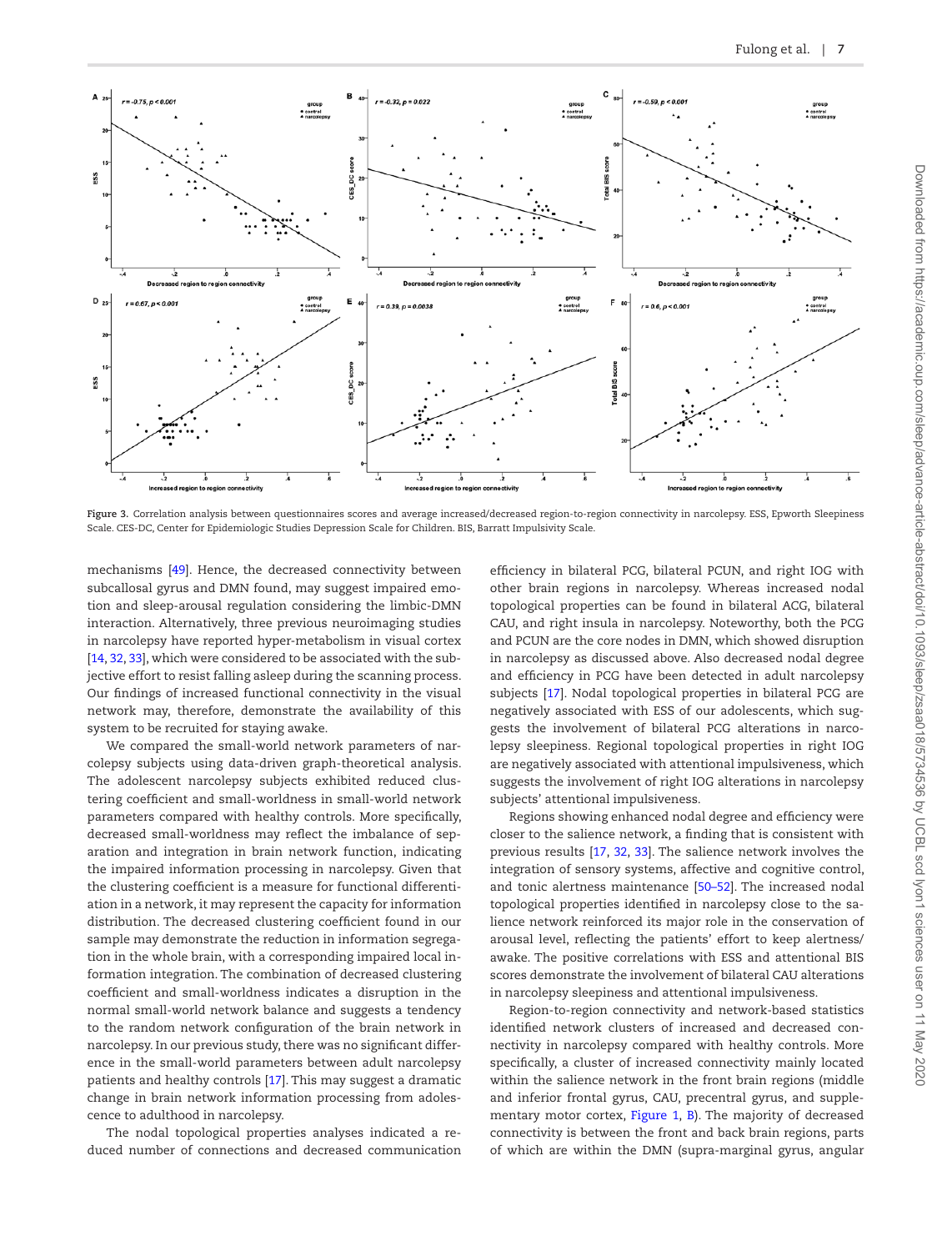gyrus, and PCUN, [Figure 1](#page-4-0), [C\)](#page-4-0). Such region-to-region connectivity can be partially interpreted as alterations in the salience network and DMN in narcolepsy. When considering the role of the salience network and DMN in affective regulation and wakefulness maintenance [[50](#page-8-22), 52–54], the correlations found with ESS, CES-DC, and total BIS scores suggest their importance in the psychopathological profile of narcolepsy in youth. It indicates the relationship between neuropsychiatric behaviors and brain network organization in adolescent development [[55](#page-8-23)].

Several limitations of this study should be listed. Although narcolepsy is a rare disease, the number of subjects remains relatively small for this study to fully capture "adolescence." To avoid the confounding risk of falling asleep, a simultaneous fMRI-EEG technique should have been performed. A dynamic functional connectivity analysis could be preferred detecting the change of connection in narcolepsy brain networks over time. Lastly, further research is warranted to clarify how hypocretin deficiency affects the connectivity in brain networks, as we did not collect biomarkers in this sample.

# Conclusion

In conclusion, in youth with narcolepsy, sleepiness with depressive and impulsive behaviors were detected. Adolescent narcolepsy patients exhibited disrupted small-world network properties and disrupted limbic-DMN connectivity. Regional alterations in CAU and PCG were associated with subjective sleepiness and impulsiveness. Remodeling within the salience network and the DMN associated with sleepiness, depressive feelings, and impulsive behaviors in narcolepsy. Our findings highlight the role of brain functional connectivity and topological properties in the association with neuropsychiatric behaviors in narcolepsy.

# Supplementary material

Supplementary material is available at *SLEEP* online.

# Acknowledgments

We thank all the patients and healthy volunteers for their collaboration. This work was supported by the Fondation Neurodis La Chaire CIC "Cerveau et Santé Mentale" in Lyon.

# Funding

This work was supported by the National Natural Science Foundation of China (81700088), National Natural Science Foundation of China (81670087), Key International (Regional) Cooperation Program of National Natural Science Foundation of China (81420108002), and National Program on Key Basic Research Project of China (973 Program, 2015CB856405).

*Conflict of interest statement*. The authors declare that they have no competing interests.

# Reference

<span id="page-7-5"></span>1. Kim H, *et al*. Morphological alterations in amygdalohippocampal substructures in narcolepsy patients with cataplexy. *Brain Imaging Behav.* 2016;**10**(4):984–994.

- <span id="page-7-0"></span>2. Park YK, *et al*. White matter alterations in narcolepsy patients with cataplexy: tract-based spatial statistics. *J Sleep Res.* 2016;**25**(2):181–189.
- <span id="page-7-6"></span>3. Joo EY, *et al*. Analysis of cortical thickness in narcolepsy patients with cataplexy. *Sleep.* 2011;**34**(10):1357–1364.
- <span id="page-7-7"></span>4. Křečková M, *et al*. Anterior hippocampus volume loss in narcolepsy with cataplexy. *J Sleep Res.* 2019;**28**(4):e12785.
- <span id="page-7-3"></span>5. Juvodden HT, *et al*. Widespread white matter changes in post-H1N1 patients with narcolepsy type 1 and first-degree relatives. *Sleep*. 2018;**41**. [doi: 10.1093/sleep/zsy145.](https://doi.org/doi: 10.1093/sleep/zsy145.)
- <span id="page-7-4"></span>6. Gool JK, *et al*. Widespread white matter connectivity abnormalities in narcolepsy type 1: a diffusion tensor imaging study. *Neuroimage Clin.* 2019;**24**:101963.
- <span id="page-7-1"></span>7. Park HR, *et al*. Localizing deficits in white matter tracts of patients with narcolepsy with cataplexy: tract-specific statistical analysis [published online ahead of print May 21, 2019]. *Brain imaging Behav.* 2019. [doi: 10.1007/s11682-019-00100-z](https://doi.org/doi: 10.1093/sleep/zsy145.)
- <span id="page-7-2"></span>8. Tezer FI, *et al*. Differences in diffusion tensor imaging changes between narcolepsy with and without cataplexy. *Sleep Med.* 2018;**52**:128–133.
- <span id="page-7-10"></span>9. Ponz A, *et al*. Abnormal activity in reward brain circuits in human narcolepsy with cataplexy. *Ann Neurol.* 2010;**67**(2):190–200.
- <span id="page-7-8"></span>10. Schwartz S, *et al*. Abnormal activity in hypothalamus and amygdala during humour processing in human narcolepsy with cataplexy. *Brain.* 2008;**131**(Pt 2):514–522.
- <span id="page-7-9"></span>11. Reiss AL, *et al*. Anomalous hypothalamic responses to humor in cataplexy. *PLoS One.* 2008;**3**(5):e2225.
- <span id="page-7-11"></span>12. van Holst RJ, *et al*. Enhanced food-related responses in the ventral medial prefrontal cortex in narcolepsy type 1. *Sci Rep.* 2018;**8**(1):16391.
- <span id="page-7-12"></span>13. Joo EY, *et al*. Cerebral perfusion abnormality in narcolepsy with cataplexy. *Neuroimage.* 2005;**28**(2):410–416.
- <span id="page-7-14"></span>14. Huang YS, *et al*. Brain imaging and cognition in young narcoleptic patients. *Sleep Med.* 2016;**24**:137–144.
- <span id="page-7-13"></span>15. Joo EY, *et al*. Glucose hypometabolism of hypothalamus and thalamus in narcolepsy. *Ann Neurol.* 2004;**56**(3):437–440.
- <span id="page-7-15"></span>16. Fulong X, *et al*. Recursive partitioning analysis of fractional low-frequency fluctuations in narcolepsy with cataplexy. *Front Neurol.* 2018;**9**:936.
- <span id="page-7-16"></span>17. Xiao F, *et al*. Independent component analysis and graph theoretical analysis in patients with narcolepsy. *Neurosci Bull.* 2019;**35**(4):743–755.
- <span id="page-7-17"></span>18. Fortuyn HA, *et al*. Narcolepsy and psychiatry: an evolving association of increasing interest. *Sleep Med.* 2011;**12**(7):714–719.
- 19. van den Pol AN, *et al*. Presynaptic and postsynaptic actions and modulation of neuroendocrine neurons by a new hypothalamic peptide, hypocretin/orexin. *J Neurosci.* 1998;**18**(19):7962–7971.
- 20. Hagan JJ, *et al*. Orexin A activates locus coeruleus cell firing and increases arousal in the rat. *Proc Natl Acad Sci USA.* 1999;**96**(19):10911–10916.
- 21. Mieda M, *et al*. Integrative physiology of orexins and orexin receptors. *CNS Neurol Disord Drug Targets.* 2009;**8**(4):281–295.
- <span id="page-7-18"></span>22. Salomon RM, *et al*. Diurnal variation of cerebrospinal fluid hypocretin-1 (Orexin-A) levels in control and depressed subjects. *Biol Psychiatry.* 2003;**54**(2):96–104.
- <span id="page-7-19"></span>23. Inocente CO, *et al*. Depressive feelings in children with narcolepsy. *Sleep Med.* 2014;**15**(3):309–314.
- <span id="page-7-20"></span>24. Smitha KA, *et al*. Resting state fMRI: a review on methods in resting state connectivity analysis and resting state networks. *Neuroradiol J.* 2017;**30**(4):305–317.